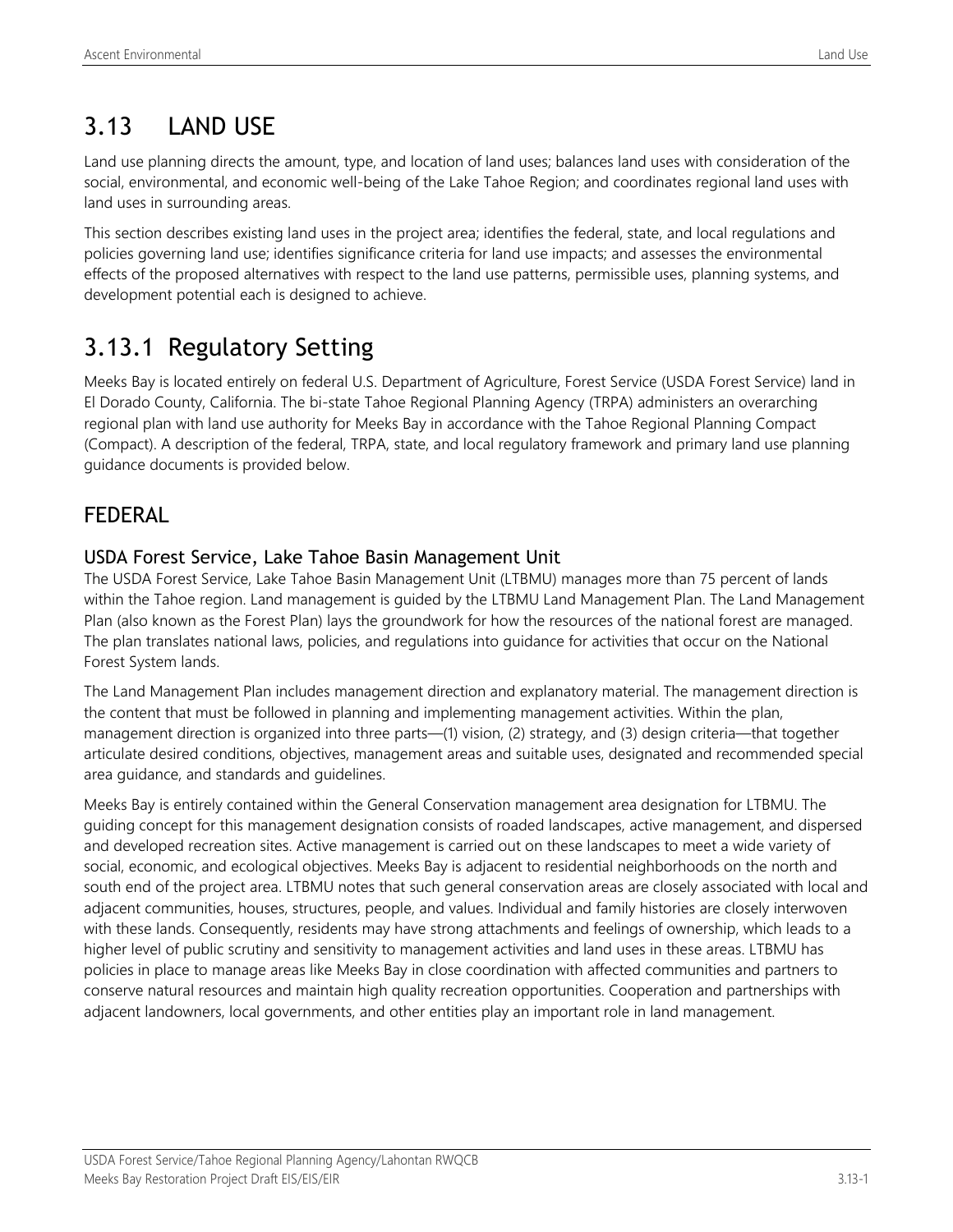## TAHOE REGIONAL PLANNING AGENCY

### Tahoe Regional Plan

Land use regulation by TRPA is guided by its Regional Plan and Code of Ordinances. In accordance with the Tahoe Regional Planning Compact, the Regional Plan is intended to establish a balance, or equilibrium, between the natural environment and the built environment. The Regional Plan Goals and Policies are statements of policy to guide decision making as it affects the region's resources and environmental thresholds, and they are intended to provide opportunities for orderly growth and development consistent with those thresholds. The Goals and Policies are addressed in six major elements: land use, transportation, conservation, recreation, public services and facilities, and implementation. The Land Use Subelement of the Regional Plan addresses policies pertaining to growth and development of the Lake Tahoe Region. It is intended to direct the amount, type, and location of land uses and land coverage; balance land uses with the social, environmental, and economic wellbeing of the region; and coordinate regional land uses with land uses in surrounding areas.

### Land Use Designations

The TRPA Regional Plan assigns every portion of the Tahoe Basin a land use designation. The entire project area is designated as Recreation. Recreation areas are non-urban areas with a high potential for developed outdoor recreation, park use, or concentrated recreation. Lands that are identified as recreation areas include: areas of existing private and public recreation use; designated local, state, and federal recreation areas; areas without overriding environmental constraints on resource management or recreational purposes; and areas with unique recreational resources that may service public needs, such as beaches and ski areas.

### Plan Area Statements

Plan Area Statements (PAS) provide a detailed guide for planning within discrete areas of the Tahoe Region. Each PAS is assigned a single land use classification and one of three management strategies: development with mitigation, redirection of development, or maximum regulation. Plan Area Statements identify planning considerations, special policies, maximum densities for residential and tourist accommodation uses, community noise equivalent levels, allowable and special uses, and the amount of additional recreation capacity permissible.

The project area is within the Meeks Bay PAS. This PAS is bounded on the west by State Route (SR) 89; therefore, a very small portion of the project area immediately upstream of the Caltrans bridge at SR 89 is within the PAS for Meeks Meadow. The Meeks Bay PAS specifically directs planning considerations for the project area, including the following special policies related to the project (TRPA 2002):

- **Fig.** The feasibility of removing the marina facilities and the campsites from the stream environment zones should be assessed.
- The banks along Meeks Creek should be stabilized.
- Unnatural barriers to fish passage should be removed.
- Restoration programs in the stream environment zone should be continued. This is a high priority area for land coverage removal.

A wide variety of permissible uses are allowed under the Meeks Bay PAS to accommodate the extensive tourist, recreation, and ecological values of the area.

### State Route 89 Recreation Corridor Management Plan

The State Route 89 Recreation Corridor Management Plan (SR 89 Corridor Plan) was adopted in September 2020 by TRPA. The SR 89 Corridor Plan sets forth a vision and coordinated set of goals for land managers to work toward. The vision for the corridor emphasizes a shift in the way people travel in the area to be more transit-oriented and multimodal and recommends several projects across the corridor to achieve specified goals. Specifically, the SR 89 Corridor Plan calls for the development of the following elements for the Meeks Bay Segment: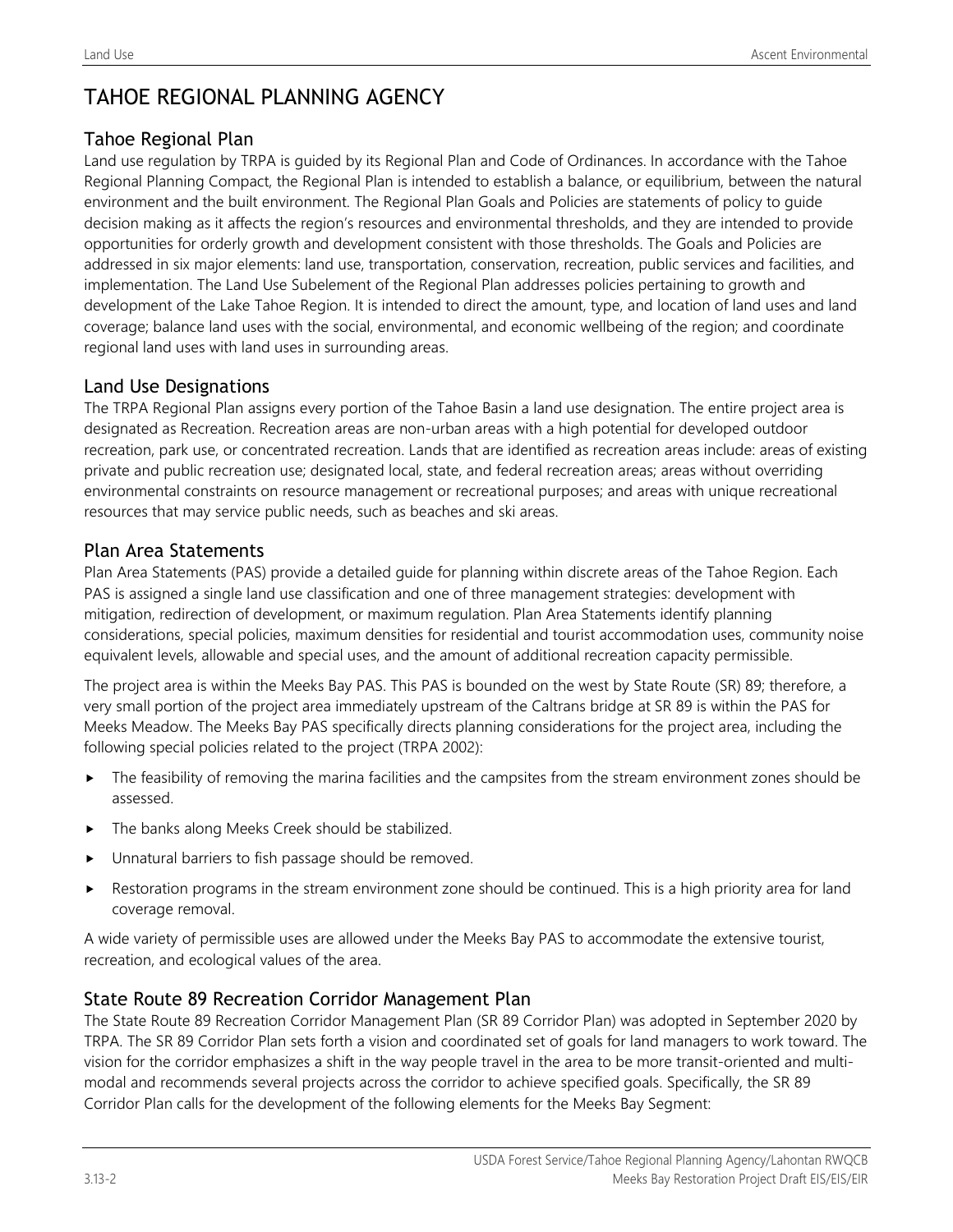- Develop Tahoe Trail segment within Meeks Bay with grade-separated crossing, if needed; underground powerlines and co-locate technology infrastructure.
- Develop bus stop at Meeks Bay.
- Relocate roadside parking when alternative access is provided through transit and bike options.
- Replace Caltrans bridge and incorporate capacity for wildlife crossing and pedestrian/bike use.
- Formalize emergency turnouts.
- Provide winter recreation access parking.
- Increase technology infrastructure.

### Environmental Improvement Program

TRPA launched the Environmental Improvement Program (EIP) in 1997 to better implement the Regional Plan and accelerate attainment of thresholds. Recognizing that capital investments, research, and monitoring were essential components of the Regional Plan, the EIP called for a substantial investment in capital projects, and research and monitoring. The EIP also identified hundreds of specific projects and programs to be undertaken by more than 50 funding partners, including federal, state, and local agencies and the private sector. The projects are focused on improving air, water, and scenic quality, forest health, fish and wildlife, and public access and recreation. Since its initiation, over a billion dollars have been invested and hundreds of EIP projects have been completed. The Meeks Bay Restoration Project has been identified as a project of the EIP.

# 3.13.2 Environmental Impacts and Mitigation Measures

## **METHODOLOGY**

The following analysis assesses the consistency of the alternatives with applicable land use plans. This analysis is based on review of existing land use documents, policies, ordinances, and other regulations.

# THRESHOLDS OF SIGNIFICANCE

The thresholds of significance were developed in consideration of the State CEQA Guidelines, TRPA Thresholds, TRPA Initial Environmental Checklist, LTBMU Forest Plan, and other applicable policies and regulations. Under NEPA the significance of an effect must consider the context and intensity of the environmental effect. The factors that are considered under NEPA to determine the context and intensity of its effects are encompassed by the thresholds of significance. An alternative would have a significant effect on land use if it would:

- $\triangleright$  conflict with any applicable land use plan, policy, or regulation of an agency with jurisdiction over the Tahoe region, adopted for the purpose of avoiding or mitigating an environmental effect; or
- propose uses inconsistent with applicable goals and policies of the TRPA Regional Plan, or the applicable Plan Area Statement.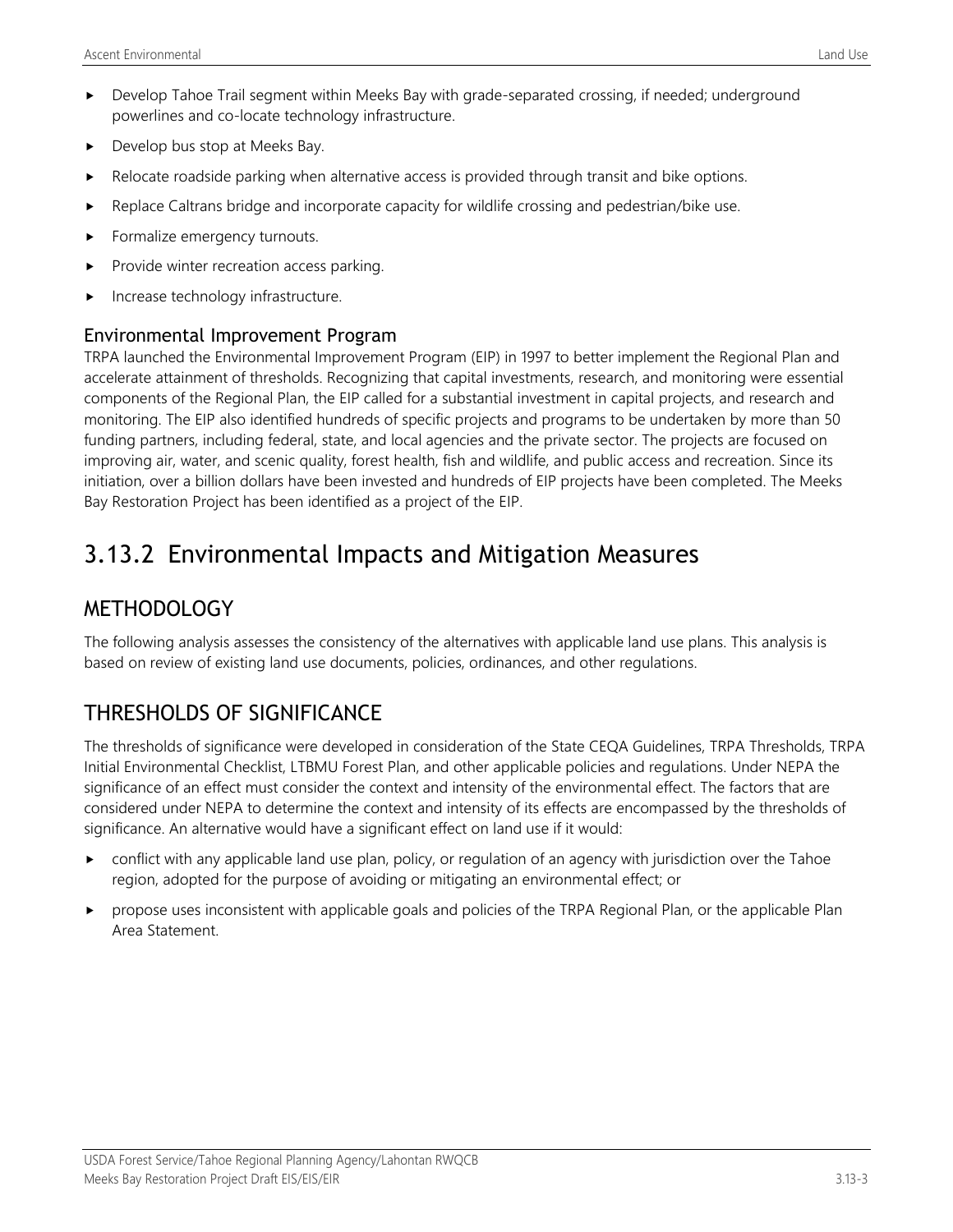## ENVIRONMENTAL IMPACTS AND MITIGATION MEASURES

### Impact 3.13-1: Consistency with Adopted Plans and Policies

Alternatives 1 through 4 would provide for the same types and pattern of land uses that already exist within the project area. All action alternatives have been designed to meet longstanding goals, policies, and objectives of TRPA and the USDA Forest Service, in particular those related to ecological restoration and recreation, and would meet them if implemented. As a result, Alternatives 1 through 4 would have a beneficial effect on land use patterns and consistency with land use plans that guide development within the project area. The No Action Alternative would maintain existing uses in the project area. This would have no impact on land use.

#### No Action Alternative

The No Action Alternative would not change the existing management direction of lands within the project area. Existing conditions would be maintained, including maintenance of the marina and other related elements, and maintenance of campgrounds, parking, circulation, recreational amenities, and resort facilities. These land uses represent allowable uses under applicable land use plans and therefore there would be no impact related to consistency with adopted plans and policies at the site.

#### Alternative 1: Full Restoration with Boating Pier

Alternative 1 would provide for restoration of Meeks Creek, the lagoon, and the barrier beach at Meeks Bay, as well as for complementary resource enhancement activities including AIS control, shoreline stabilization, protection of Tahoe Yellow Cress (TYC), installation of BMPs, and selective fish species passage design features. Alternative 1 also contains other unique recreational and ancillary elements including a boat-accessible pier, reconfiguration of the campgrounds, reconstruction of the SR 89 bridge, and enhancements to parking and circulation.

As described above, TRPA Regional Plan Goals and Policies articulate goals that describe desired conditions and values for the region, and policies that provide specific strategies to achieve those goals. These goals and policies are aimed at achieving the balance between the natural and built environments to attain and maintain the thresholds. Alternative 1 is intended to achieve the goals and policies of the Regional Plan in that it provides for restoration of Meeks Creek and the associated wetland, thereby assisting in achieving TRPA thresholds for water quality, soils, and wildlife. Alternative 1 would help to implement Regional Plan policies including:

- $\triangleright$  Policy WQ-3.2: Restore at least 80 percent of the disturbed lands within the region (from the 1983 baseline; excluding hard coverage).
- Policy WQ-3.3: Units of local government, state transportation departments, U.S. Forest Service and other implementing agencies shall restore 25 percent of the sez lands (from the 1983 baseline) that have been disturbed, developed, or subdivided in accordance with the environmental improvement program.
- Policy VEG-1.10: Work to eradicate and prevent the spread of invasive species.
- Policy VEG-2.2: Riparian plant communities shall be restored or expanded whenever and wherever possible. When complete restoration is not feasible, restoration programs shall focus on restoring the natural function of riparian areas to the greatest extent practical.
- Policy S-1.7: All existing natural functioning stream environment zones shall be retained as such, and disturbed stream environment zones shall be restored whenever possible and maybe treated to reduce the risk of catastrophic wildfire.
- Policy SEZ-1.1: Restore all disturbed stream environment zone lands in undeveloped, unsubdivided lands, and restore 25 percent of the sez lands that have been disturbed, developed, or subdivided.
- Policy SEZ-1.7: Where feasible, encourage and incentivize the removal or retrofitting of existing stream corridor impediments to help reestablish natural conditions and allow for the evolution of natural fluvial processes (such as stream migration) within SEZ lands.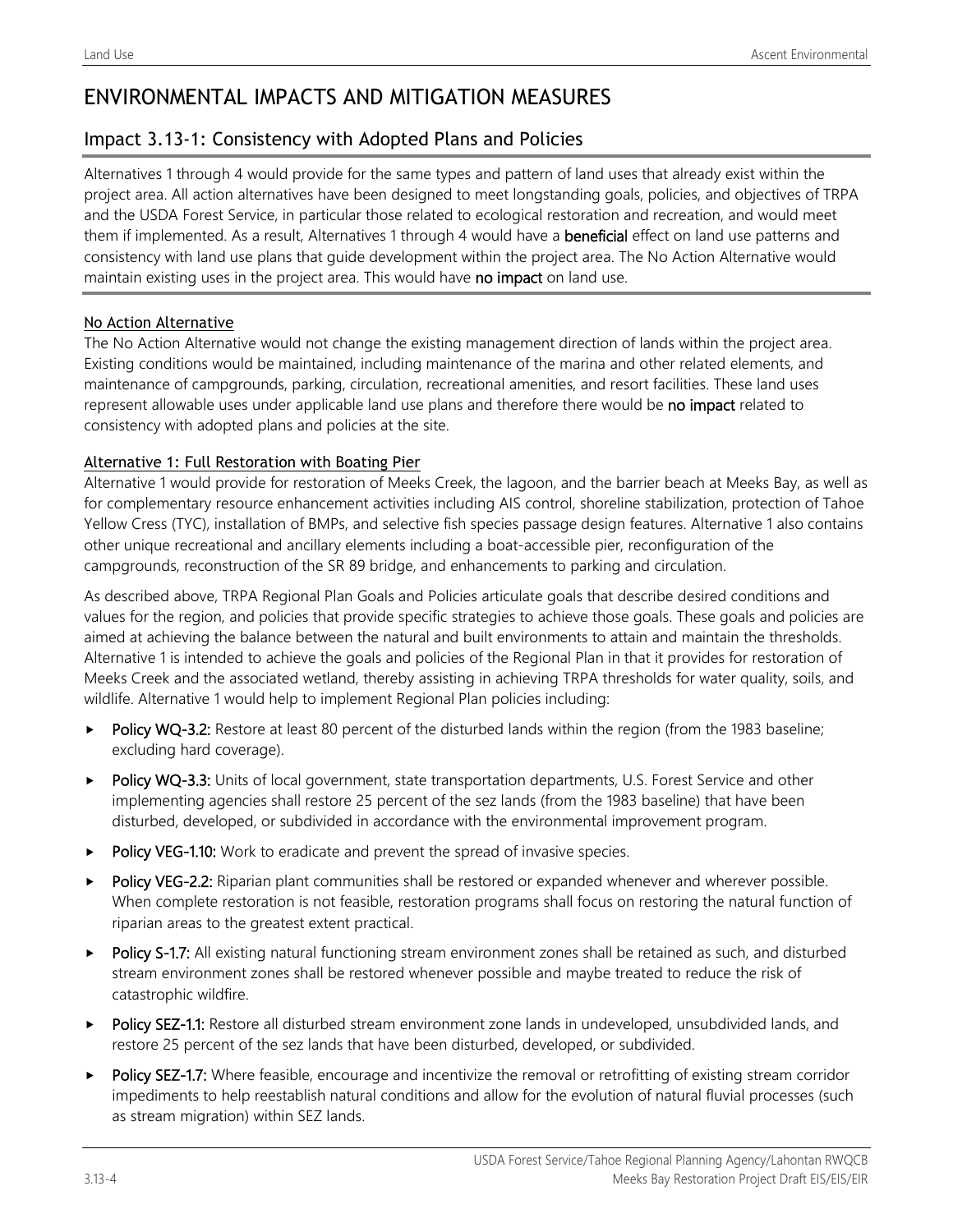Alternative 1 would maintain existing land uses and would add a new public pier as an accessory structure to the existing primary recreation land uses. The Meeks Bay PAS allows piers as an accessory structure; thus, all land uses would be consistent with the applicable PAS. The Meeks Bay PAS also includes special policies that direct the use of the project area (see the "Plan Area Statements" section, above). Alternative 1 would be consistent with and implement those special policies.

Because Alternative 1 proposes removal of the marina facilities within Meeks Creek and full restoration of Meeks Creek and barrier beach, this alternative would implement Regional Plan policies and achieve all four of the above special policies. Section 3.5, "Aquatic Biological Resources," Section 3.6, "Hydrology and Water Quality," and Section 3.7, "Geology and Soils," further discuss technical details relating to how removal of the marina and restoration activities would improve conditions related to these policies.

Desired conditions, objectives, and strategies identified in the LTBMU Forest Plan would also be met with implementation of Alternative 1, including those governing ecological, social, and economic sustainability. Meeks Creek and Meeks Bay are identified as General Conservation management areas by LTBMU and, therefore, a wide variety of uses are permitted and considered appropriate within the project area, including ecosystem restoration, recreation, and infrastructure uses, which are all uses that would be initiated or would continue with implementation of Alternative 1. Restoration encompasses management actions that move ecological conditions towards the desired conditions as identified in the Forest Plan. Restoration is specifically defined as "the process of assisting the recovery of an ecosystem that has been degraded, damaged, or destroyed. Ecological restoration focuses on reestablishing the composition, structure, pattern, and ecological processes necessary to facilitate terrestrial and aquatic ecosystems sustainability, resilience, and health under current and future conditions" (36 CFR 219.19). Activities under Alternative 1 would meet the definition of restoration, while preserving social and economic values, thereby achieving Forest Service objectives for the project area.

Because features of Alternative 1 would implement Regional Plan policies, achieve the special policies of the governing TRPA PAS for Meeks Bay, be consistent with the allowable uses in the applicable PAS; and because these features would also meet LTBMU desired conditions, objectives, and strategies and would not conflict with any other aspect of an adopted plan or policy, implementation of Alternative 1 would result in a **beneficial** effect related to consistency with land use plans and policies.

### Alternative 2: Full Restoration with Pedestrian Pier

Alternative 2 would include the restoration activities and improvements to recreational and ancillary features described above for Alternative 1 but would include a pedestrian pier instead of a boat-accessible pier. These features would be consistent with the land uses described for Alternative 1. For the same reasons described for Alternative 1, Alternative 2 would implement policies of the TRPA Regional Plan and PAS, be consistent with land use regulations in the Meeks Bay PAS, and be consistent with LTBMU Forest Plan desired conditions, objectives, and strategies, as described above. For these reasons, Alternative 2 would have a **beneficial** effect related to consistency with land use plans and policies.

### Alternative 3: Full Restoration with No Pier

Alternative 3 would include the restoration activities and improvements to recreational and ancillary features described above for Alternative 1 but would include a nonmotorized boat launch instead of a boat-accessible pier. Alternative 3 would also include additional parking by up to 14 spaces and an increase in the number of campsites by 7-22 campsites. These features would be consistent with the land uses described for Alternative 1. For the same reasons described for Alternative 1, Alternative 3 would implement policies of the TRPA Regional Plan and PAS, be consistent with land use regulations in the Meeks Bay PAS, and be consistent with LTBMU Forest Plan desired conditions, objectives, and strategies, as described above. For these reasons, Alternative 3 would have a beneficial effect related to consistency with land use plans and policies.

#### Alternative 4: Preferred Alternative

Alternative 4 would include the restoration activities and improvements to recreational and ancillary features described above for Alternative 1 but would include a nonmotorized boat launch instead of a boat-accessible pier.